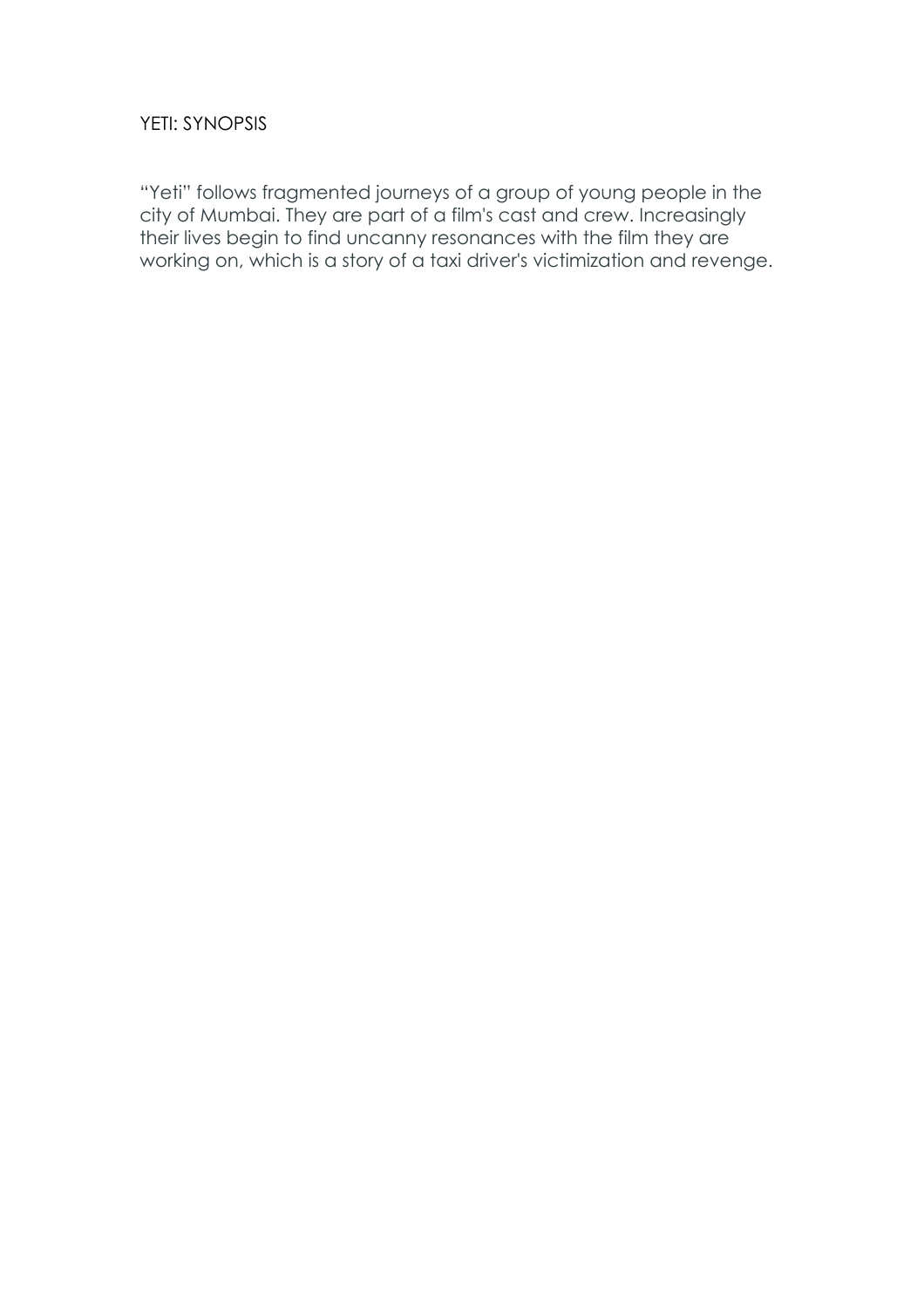### YETI: DIRECTOR'S NOTE

"Yeti" was made as a project film for Film & Television Institute of India, Pune. Every year the Institute invites film directors, mostly alumni, to work with the graduating batch of Acting students and make films showcasing their talent.

I was invited to work with a group of five acting students. Our long interactive workshops and sessions shaped up into a film, which is a kind of discourse about the medium itself.

"Yeti" follows fragmented journeys of a group of young people in the city of Mumbai. It aims to mirror-image the themes of violence & alienation between the personal lives of these young people and the fiction world of a film they are working on.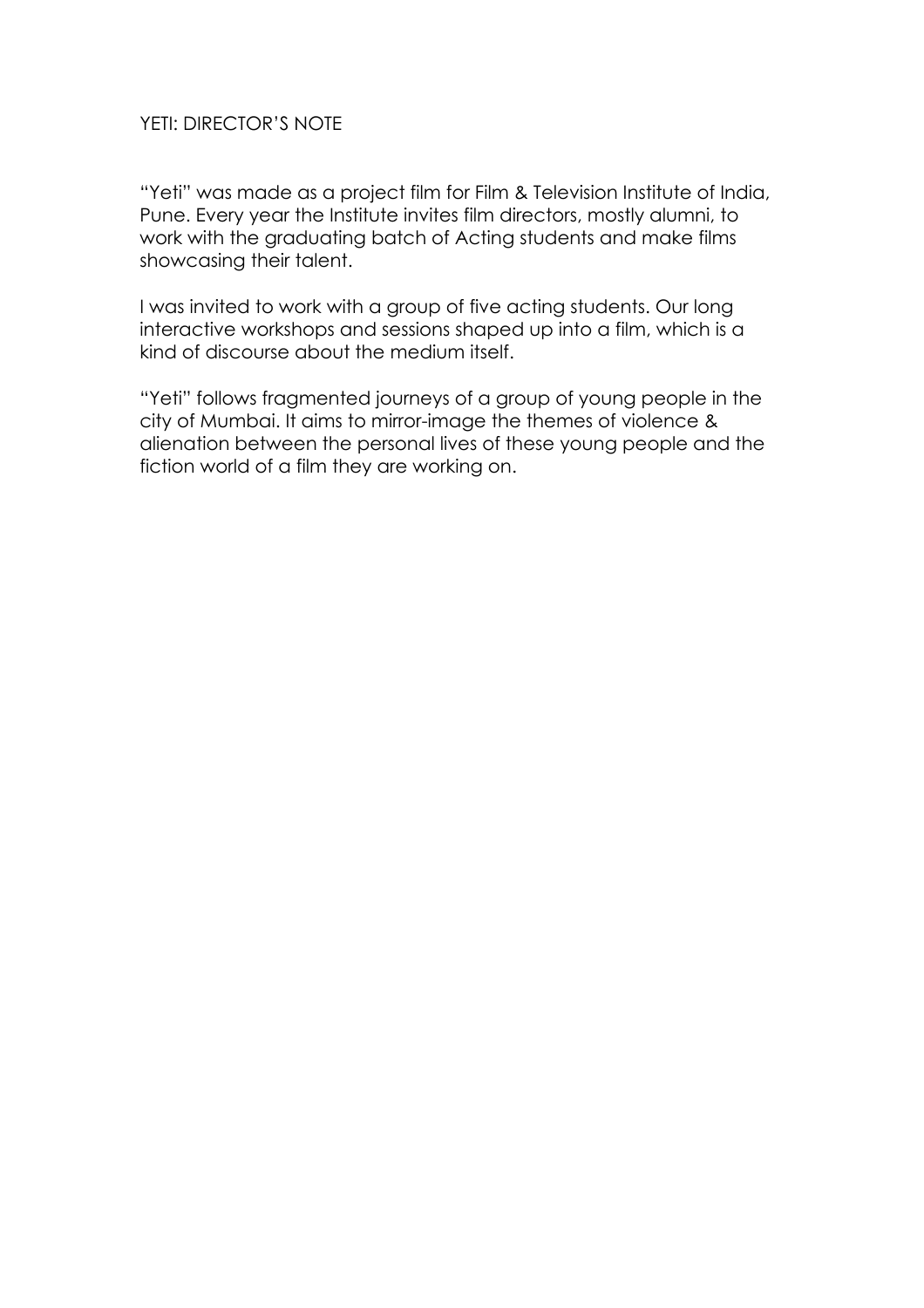### YETI: DIRECTOR'S BIOGRAPHY

Abhijit Mazumdar has directed short films, documentaries & commercials.

His feature script "Delirium" was selected for Mumbai Mantra-Sundance Screenwriting Lab, 2013.

A recent short, "Vanishing Point" (2012) was an official selection in Glasgow Short Film Festival, Jameson Dublin International Film Festival, Durban International Film Festival, International Film Festival of India.

Another short "Chlorophyll" (2005) was a part of Competition Section of The Way We Live Film Festival, Karlovy Vary Fresh Film Fest and the official selection of Probelauf XI. "The Art of Living" won the Best Film in Personal Story Section in UICC International Film Festival, Geneva 2008.

Currently he also teaches film.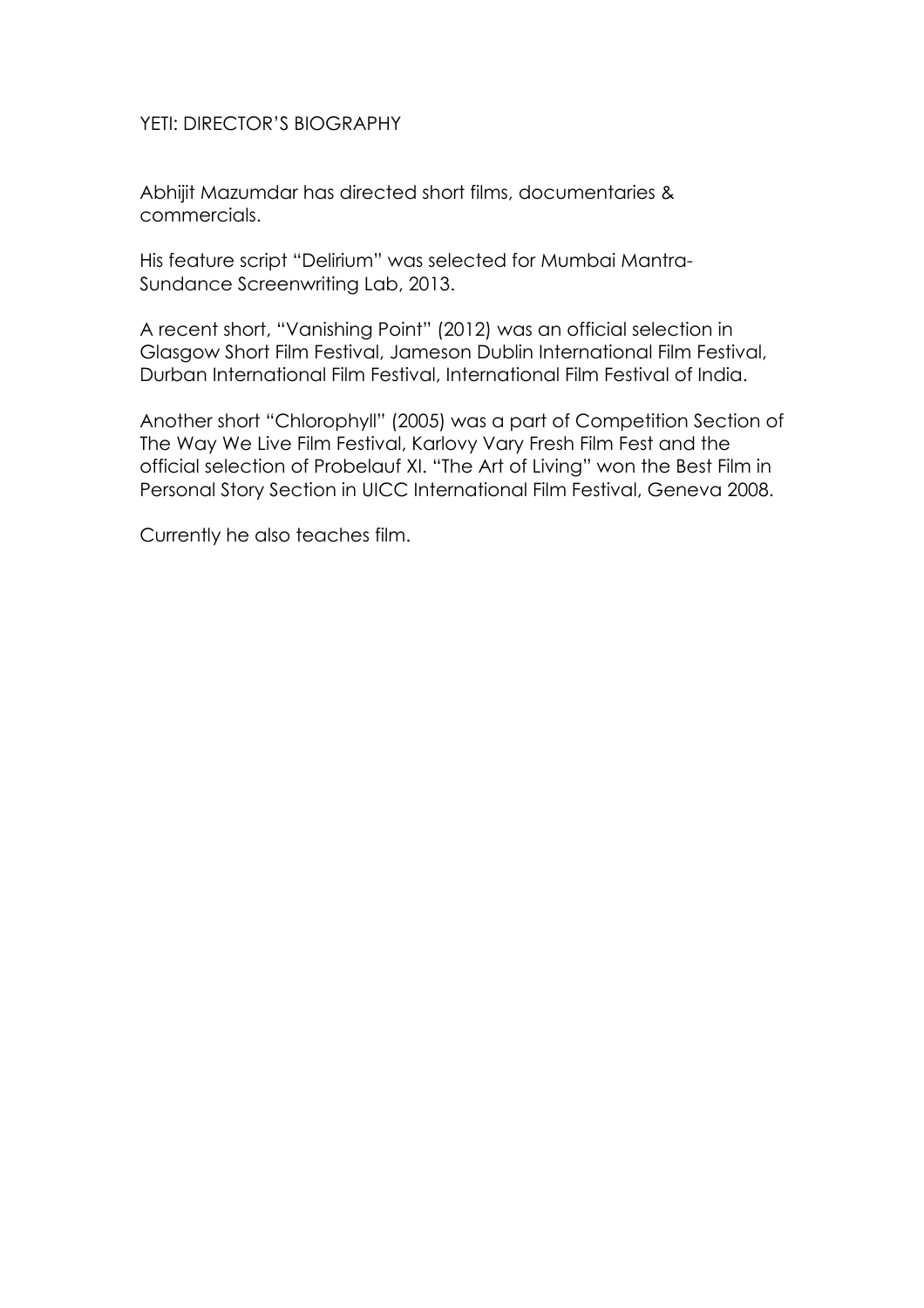# YETI: DIRECTOR'S FILMOGRAPHY

The Art of Living(2001), Kagojer Nouko(The Paperboat)(2002), Bhabhaa Paagla (2003), Chlorophyll(2003), Plot(2004), Vanishing Point(2012)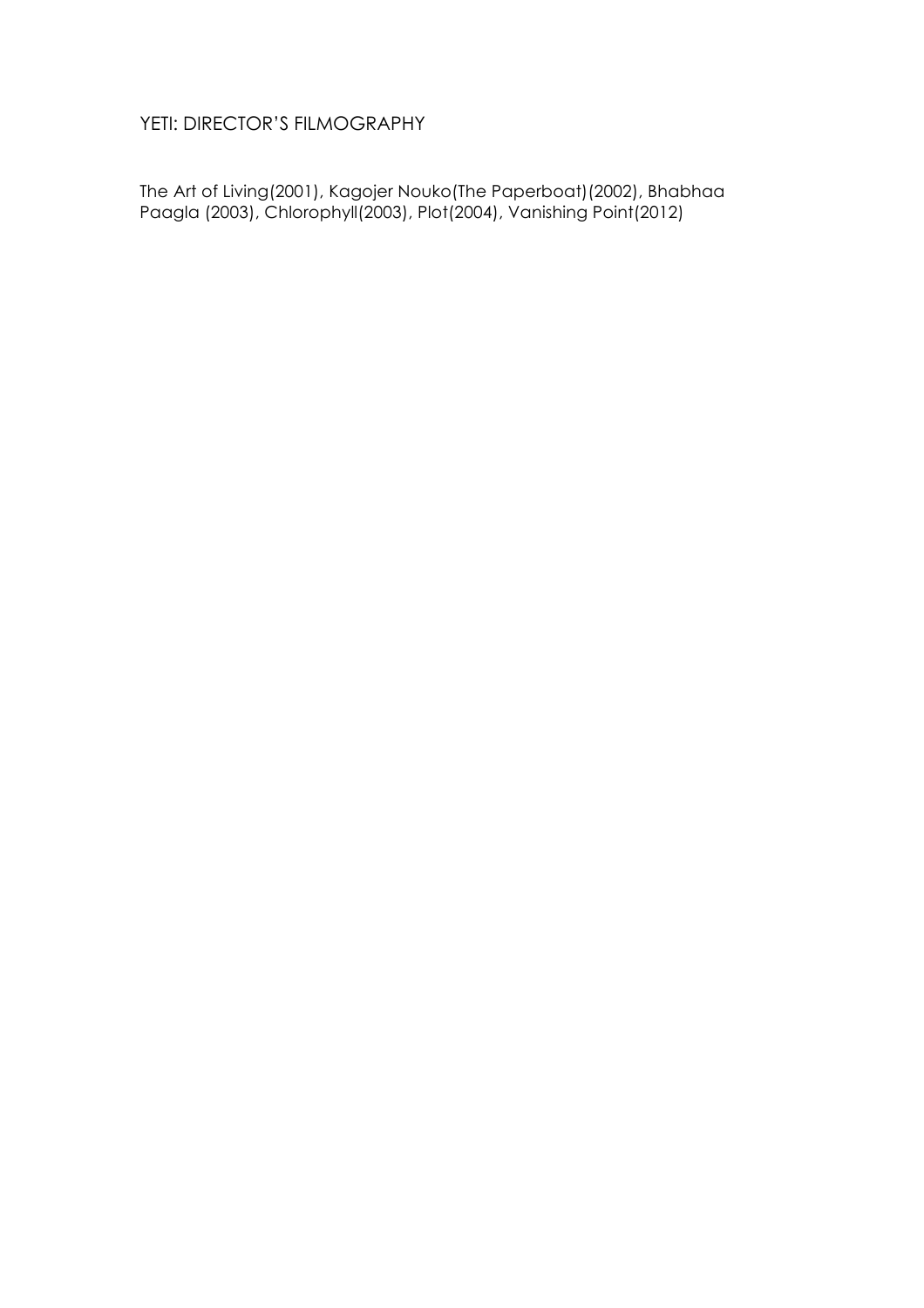## YETI: CAST & CREW

## **CAST**

- Manoj Sharma
- Anurag Mishra
- Atmaja Pandey
- Pratik Rathod
- Yashashvi Mishra

### CREW

Writer, Director: Abhijit Mazumdar

- Cinematographer: Dipankar Sikder
- Editor: Krishnendu Sarkar
- Sound Designer: Amala Popuri
- Music: Kanishka Sarkar
- Executive Producer: Amala Popuri

Produced by: Film & Television Institute of India, Rough Work Films